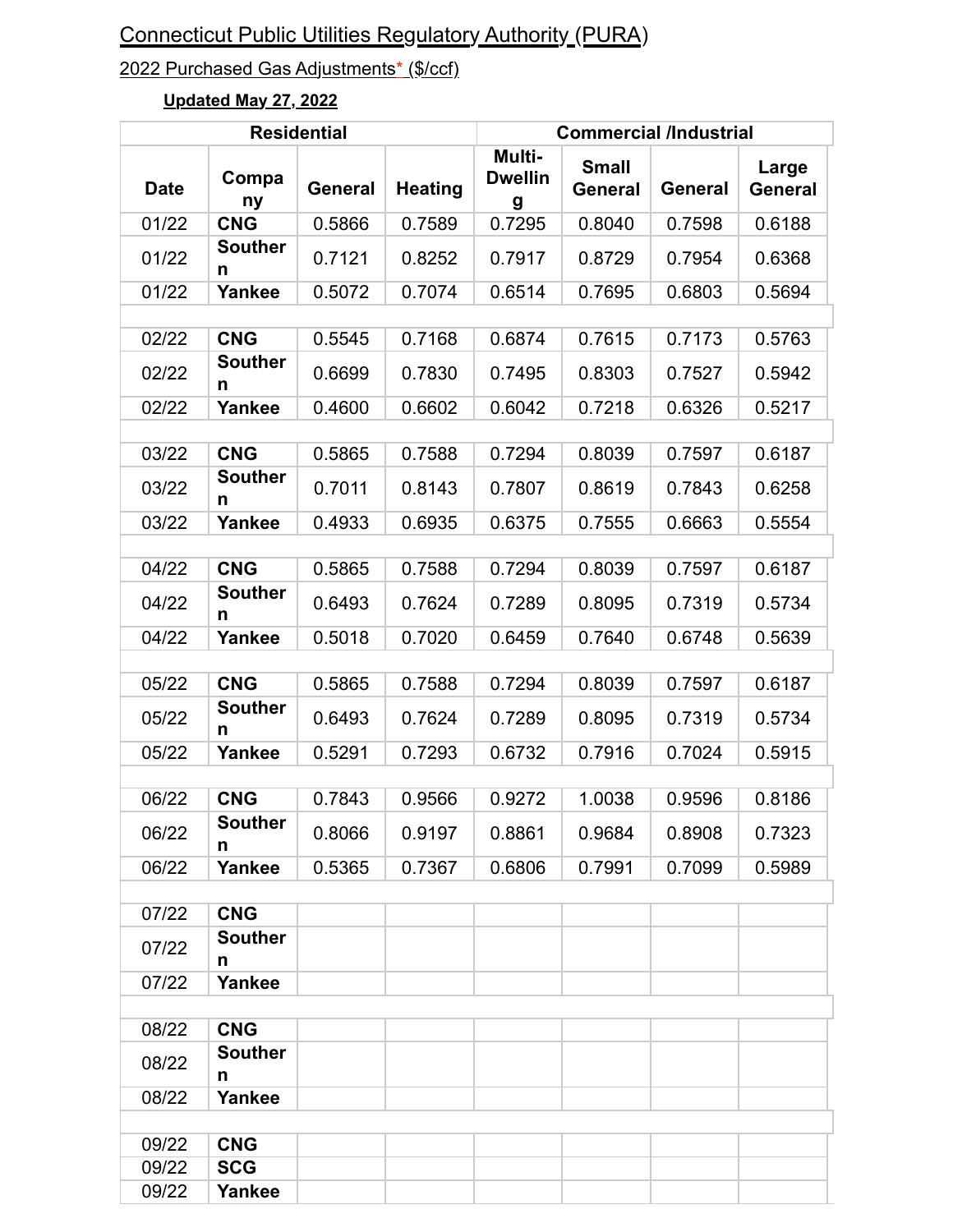| 10/22 | <b>CNG</b> |  |                                                                                       |  |
|-------|------------|--|---------------------------------------------------------------------------------------|--|
| 10/22 | <b>SCG</b> |  |                                                                                       |  |
| 10/22 | Yankee     |  |                                                                                       |  |
|       |            |  |                                                                                       |  |
| 11/22 | <b>CNG</b> |  |                                                                                       |  |
| 11/22 | <b>SCG</b> |  |                                                                                       |  |
| 11/22 | Yankee     |  |                                                                                       |  |
|       |            |  |                                                                                       |  |
| 12/22 | <b>CNG</b> |  |                                                                                       |  |
| 12/22 | <b>SCG</b> |  |                                                                                       |  |
| 12/22 | Yankee     |  |                                                                                       |  |
|       |            |  | CNC Connecticut Notural Cas Corneration Bouthome The Couthern Connecticut Cas Company |  |

\*The approved filings take precedence over this summary.

## Connecticut Public Utilities Regulatory Authority (PURA)

## 2021 Purchased Gas Adjustments\* (\$/ccf)

## **Updated November 29, 2021**

|             |                     | <b>Residential</b> |                | <b>Commercial /Industrial</b> |                                |                |                  |
|-------------|---------------------|--------------------|----------------|-------------------------------|--------------------------------|----------------|------------------|
| <b>Date</b> | Compa<br>ny         | General            | <b>Heating</b> | Multi-<br><b>Dwellin</b><br>g | <b>Small</b><br><b>General</b> | <b>General</b> | Large<br>General |
| 01/21       | <b>CNG</b>          | 0.4109             | 0.5709         | 0.5459                        | 0.6085                         | 0.5657         | 0.4319           |
| 01/21       | <b>Souther</b><br>n | 0.4948             | 0.6026         | 0.5696                        | 0.6316                         | 0.5679         | 0.4475           |
| 01/21       | Yankee              | 0.4201             | 0.6154         | 0.5756                        | 0.6937                         | 0.6106         | 0.4745           |
|             |                     |                    |                |                               |                                |                |                  |
| 02/21       | <b>CNG</b>          | 0.4109             | 0.5709         | 0.5459                        | 0.6085                         | 0.5657         | 0.4319           |
| 02/21       | <b>Souther</b><br>n | 0.4948             | 0.6026         | 0.5696                        | 0.6316                         | 0.5679         | 0.4475           |
| 02/21       | Yankee              | 0.4422             | 0.6375         | 0.5977                        | 0.7160                         | 0.6329         | 0.4968           |
|             |                     |                    |                |                               |                                |                |                  |
| 03/21       | <b>CNG</b>          | 0.4369             | 0.5969         | 0.5719                        | 0.6347                         | 0.5919         | 0.4581           |
| 03/21       | <b>Souther</b><br>n | 0.4964             | 0.6042         | 0.5711                        | 0.6332                         | 0.5695         | 0.4491           |
| 03/21       | <b>Yankee</b>       | 0.4498             | 0.6451         | 0.6053                        | 0.7237                         | 0.6406         | 0.5045           |
|             |                     |                    |                |                               |                                |                |                  |
| 04/21       | <b>CNG</b>          | 0.3921             | 0.5521         | 0.5271                        | 0.5895                         | 0.5466         | 0.4128           |
| 04/21       | <b>Souther</b><br>n | 0.4571             | 0.5649         | 0.5319                        | 0.5935                         | 0.5298         | 0.4094           |
| 04/21       | <b>Yankee</b>       | 0.4476             | 0.6429         | 0.6031                        | 0.7215                         | 0.6384         | 0.5023           |
|             |                     |                    |                |                               |                                |                |                  |
| 05/21       | <b>CNG</b>          | 0.3184             | 0.4784         | 0.4534                        | 0.5151                         | 0.4722         | 0.3384           |
| 05/21       | <b>Souther</b><br>n | 0.4140             | 0.5218         | 0.4888                        | 0.5499                         | 0.4862         | 0.3658           |
| 05/21       | Yankee              | 0.4292             | 0.6245         | 0.5847                        | 0.7028                         | 0.6198         | 0.4837           |
|             |                     |                    |                |                               |                                |                |                  |
| 06/21       | <b>CNG</b>          | 0.3184             | 0.4784         | 0.4534                        | 0.5151                         | 0.4722         | 0.3384           |
| 06/21       | <b>Souther</b><br>n | 0.4140             | 0.5218         | 0.4888                        | 0.5499                         | 0.4862         | 0.3658           |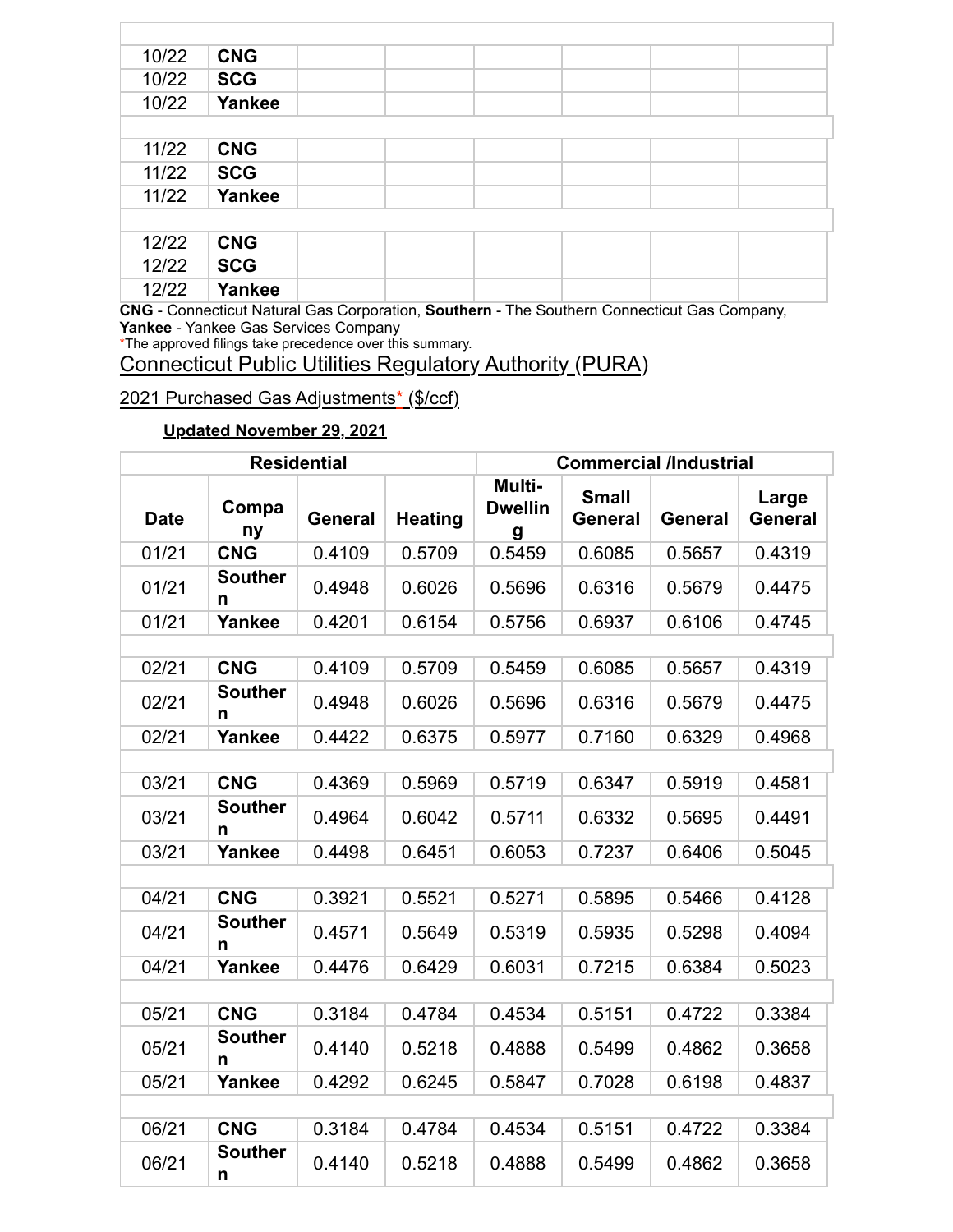| 06/21 | Yankee              | 0.4292 | 0.6245 | 0.5847 | 0.7028 | 0.6198 | 0.4837 |  |  |
|-------|---------------------|--------|--------|--------|--------|--------|--------|--|--|
|       |                     |        |        |        |        |        |        |  |  |
| 07/21 | <b>CNG</b>          | 0.3184 | 0.4784 | 0.4534 | 0.5151 | 0.4722 | 0.3384 |  |  |
| 07/21 | <b>Souther</b><br>n | 0.5288 | 0.6366 | 0.6035 | 0.6659 | 0.6022 | 0.4818 |  |  |
| 07/21 | Yankee              | 0.4361 | 0.6315 | 0.5917 | 0.7099 | 0.6268 | 0.4907 |  |  |
|       |                     |        |        |        |        |        |        |  |  |
| 08/21 | <b>CNG</b>          | 0.5527 | 0.7127 | 0.6877 | 0.7518 | 0.7089 | 0.5752 |  |  |
| 08/21 | <b>Souther</b><br>n | 0.6431 | 0.7509 | 0.7179 | 0.7815 | 0.7178 | 0.5974 |  |  |
| 08/21 | Yankee              | 0.4400 | 0.6353 | 0.5955 | 0.7138 | 0.6307 | 0.4946 |  |  |
|       |                     |        |        |        |        |        |        |  |  |
| 09/21 | <b>CNG</b>          | 0.5148 | 0.6871 | 0.6577 | 0.7315 | 0.6873 | 0.5463 |  |  |
| 09/21 | <b>SCG</b>          | 0.6502 | 0.7633 | 0.7298 | 0.8104 | 0.7328 | 0.5743 |  |  |
| 09/21 | Yankee              | 0.4960 | 0.6963 | 0.6402 | 0.7582 | 0.6691 | 0.5581 |  |  |
|       |                     |        |        |        |        |        |        |  |  |
| 10/21 | <b>CNG</b>          | 0.5985 | 0.7708 | 0.7415 | 0.8161 | 0.7719 | 0.6309 |  |  |
| 10/21 | <b>SCG</b>          | 0.7351 | 0.8482 | 0.8147 | 0.8962 | 0.8186 | 0.6601 |  |  |
| 10/21 | Yankee              | 0.5347 | 0.7349 | 0.6789 | 0.7973 | 0.7081 | 0.5972 |  |  |
|       |                     |        |        |        |        |        |        |  |  |
| 11/21 | <b>CNG</b>          | 0.6147 | 0.7870 | 0.7576 | 0.8324 | 0.7882 | 0.6473 |  |  |
| 11/21 | <b>SCG</b>          | 0.7485 | 0.8617 | 0.8281 | 0.9098 | 0.8322 | 0.6737 |  |  |
| 11/21 | Yankee              | 0.5563 | 0.7565 | 0.7004 | 0.8191 | 0.7299 | 0.6189 |  |  |
|       |                     |        |        |        |        |        |        |  |  |
| 12/21 | <b>CNG</b>          | 0.5918 | 0.7641 | 0.7347 | 0.8093 | 0.7651 | 0.6241 |  |  |
| 12/21 | <b>SCG</b>          | 0.7247 | 0.8378 | 0.8043 | 0.8857 | 0.8081 | 0.6496 |  |  |
| 12/21 | Yankee              | 0.5439 | 0.7441 | 0.6880 | 0.8065 | 0.7174 | 0.6064 |  |  |

\*The approved filings take precedence over this summary.

Connecticut Public Utilities Regulatory Authority (PURA)

2020 Purchased Gas Adjustments\* (\$/ccf)

#### **Updated November 30, 2020**

| <b>Residential</b> |                     |                |                | <b>Commercial /Industrial</b> |                         |         |                  |  |
|--------------------|---------------------|----------------|----------------|-------------------------------|-------------------------|---------|------------------|--|
| <b>Date</b>        | Compa<br>ny         | <b>General</b> | <b>Heating</b> | Multi-<br><b>Dwellin</b><br>g | <b>Small</b><br>General | General | Large<br>General |  |
| 01/20              | <b>CNG</b>          | 0.3868         | 0.5448         | 0.5101                        | 0.5778                  | 0.5280  | 0.3930           |  |
| 01/20              | <b>Souther</b><br>n | 0.4679         | 0.5864         | 0.5529                        | 0.6111                  | 0.5420  | 0.3994           |  |
| 01/20              | Yankee              | 0.3447         | 0.5601         | 0.5218                        | 0.6066                  | 0.5208  | 0.4233           |  |
|                    |                     |                |                |                               |                         |         |                  |  |
| 02/20              | <b>CNG</b>          | 0.3757         | 0.5337         | 0.4991                        | 0.5666                  | 0.5168  | 0.3819           |  |
| 02/20              | <b>Souther</b><br>n | 0.4322         | 0.5506         | 0.5172                        | 0.5749                  | 0.5059  | 0.3633           |  |
| 02/20              | Yankee              | 0.3468         | 0.5622         | 0.5239                        | 0.6087                  | 0.5229  | 0.4254           |  |
|                    |                     |                |                |                               |                         |         |                  |  |
| 03/20              | <b>CNG</b>          | 0.3474         | 0.5054         | 0.4707                        | 0.5380                  | 0.4882  | 0.3533           |  |
| 03/20              | <b>Souther</b><br>n | 0.4023         | 0.5207         | 0.4873                        | 0.5447                  | 0.4757  | 0.3331           |  |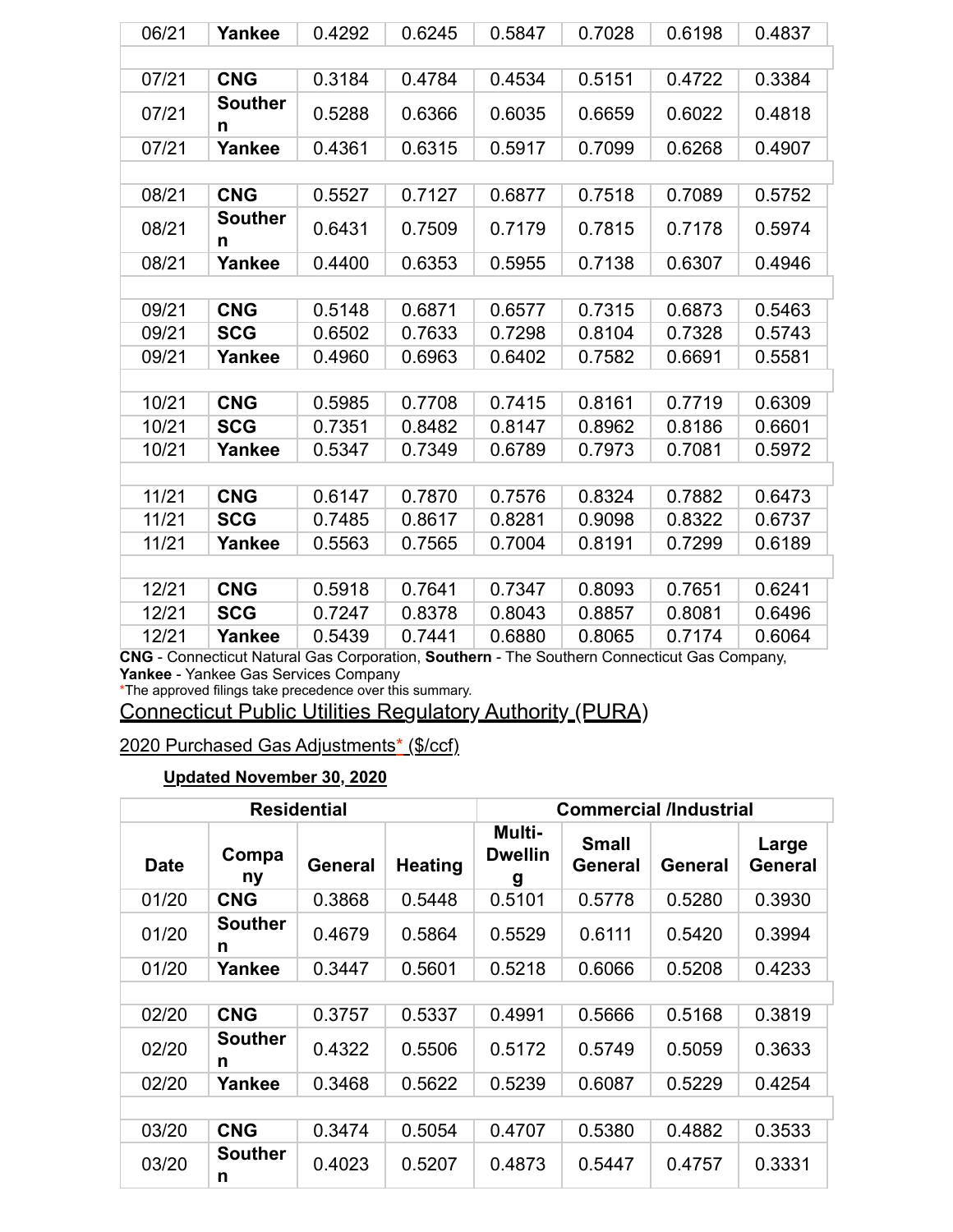| <b>CNG</b><br>04/20<br>0.5380<br>0.3474<br>0.5054<br>0.4707                                                                                                   | 0.3533<br>0.4882 |
|---------------------------------------------------------------------------------------------------------------------------------------------------------------|------------------|
|                                                                                                                                                               |                  |
|                                                                                                                                                               |                  |
| <b>Souther</b><br>04/20<br>0.4023<br>0.5207<br>0.4873<br>0.5447<br>n                                                                                          | 0.4757<br>0.3331 |
| 0.3814<br>04/20<br>Yankee<br>0.5968<br>0.5584<br>0.6437                                                                                                       | 0.5579<br>0.4603 |
|                                                                                                                                                               |                  |
| <b>CNG</b><br>05/20<br>0.3042<br>0.4622<br>0.4275<br>0.4943                                                                                                   | 0.4445<br>0.3096 |
| <b>Souther</b><br>05/20<br>0.3255<br>0.4440<br>0.4105<br>0.4672<br>n                                                                                          | 0.3981<br>0.2555 |
| Yankee<br>0.3797<br>05/20<br>0.5951<br>0.5568<br>0.6420                                                                                                       | 0.5562<br>0.4586 |
|                                                                                                                                                               |                  |
| 06/20<br><b>CNG</b><br>0.3401<br>0.4634<br>0.5306<br>0.4981                                                                                                   | 0.4808<br>0.3459 |
| <b>Souther</b><br>06/20<br>0.3610<br>0.4795<br>0.4460<br>0.5031<br>n                                                                                          | 0.4340<br>0.2914 |
| 06/20<br>Yankee<br>0.3827<br>0.5981<br>0.6451<br>0.5598                                                                                                       | 0.5593<br>0.4617 |
|                                                                                                                                                               |                  |
| 07/20<br><b>CNG</b><br>0.1633<br>0.3213<br>0.2867<br>0.3520                                                                                                   | 0.3022<br>0.1673 |
| <b>Souther</b><br>07/20<br>0.3955<br>0.2546<br>0.3730<br>0.3396<br>n                                                                                          | 0.1838<br>0.3264 |
| 07/20<br>Yankee<br>0.3783<br>0.6406<br>0.5938<br>0.5554                                                                                                       | 0.5548<br>0.4573 |
|                                                                                                                                                               |                  |
| 08/20<br><b>CNG</b><br>0.3394<br>0.4974<br>0.4627<br>0.5299                                                                                                   | 0.4801<br>0.3451 |
| <b>Souther</b><br>08/20<br>0.3561<br>0.4411<br>0.4981<br>0.4746<br>n                                                                                          | 0.4291<br>0.2864 |
| 08/20<br>Yankee<br>0.3813<br>0.6436<br>0.5967<br>0.5583                                                                                                       | 0.5578<br>0.4602 |
|                                                                                                                                                               |                  |
| 09/20<br><b>CNG</b><br>0.3669<br>0.5269<br>0.5019<br>0.5640                                                                                                   | 0.3874<br>0.5212 |
| 09/20<br><b>SCG</b><br>0.4308<br>0.5386<br>0.5056<br>0.5669                                                                                                   | 0.5033<br>0.3828 |
| 09/20<br>Yankee<br>0.4155<br>0.6108<br>0.5710<br>0.6891                                                                                                       | 06060<br>0.4699  |
| 10/20<br><b>CNG</b><br>0.3718<br>0.5318<br>0.5068<br>0.5689                                                                                                   | 0.5261<br>0.3923 |
| 10/20<br><b>SCG</b><br>0.4343<br>0.5421<br>0.5091<br>0.5704                                                                                                   | 0.5067<br>0.3863 |
| 10/20<br>Yankee<br>0.4541<br>0.6494<br>0.6096<br>0.7280                                                                                                       | 0.6449<br>0.5088 |
|                                                                                                                                                               |                  |
| 11/20<br><b>CNG</b><br>0.3892<br>0.5492<br>0.5242<br>0.5865                                                                                                   | 0.5437<br>0.4099 |
| 11/20<br><b>SCG</b><br>0.4446<br>0.5524<br>0.5194<br>0.5808                                                                                                   | 0.5172<br>0.3967 |
| 11/20<br>Yankee<br>0.4385<br>0.6339<br>0.5941<br>0.7123                                                                                                       | 0.6293<br>0.4932 |
|                                                                                                                                                               |                  |
| 12/20<br><b>CNG</b><br>0.4109<br>0.5709<br>0.6085<br>0.5459                                                                                                   | 0.4319<br>0.5657 |
| <b>SCG</b><br>12/20<br>0.4948<br>0.6026<br>0.6316<br>0.5696                                                                                                   | 0.5679<br>0.4475 |
| 12/20<br>Yankee<br>0.4053<br>0.6006<br>0.5608<br>0.6787<br>Connecticut Natural Cas Corneration, Southern, The Southern Connecticut Cas Company<br><b>CNIC</b> | 0.5957<br>0.4596 |

#### \***The approved filings take precedence over this summary.**

# Connecticut Public Utilities Regulatory Authority (PURA)

| Residential |
|-------------|
|             |
|             |
|             |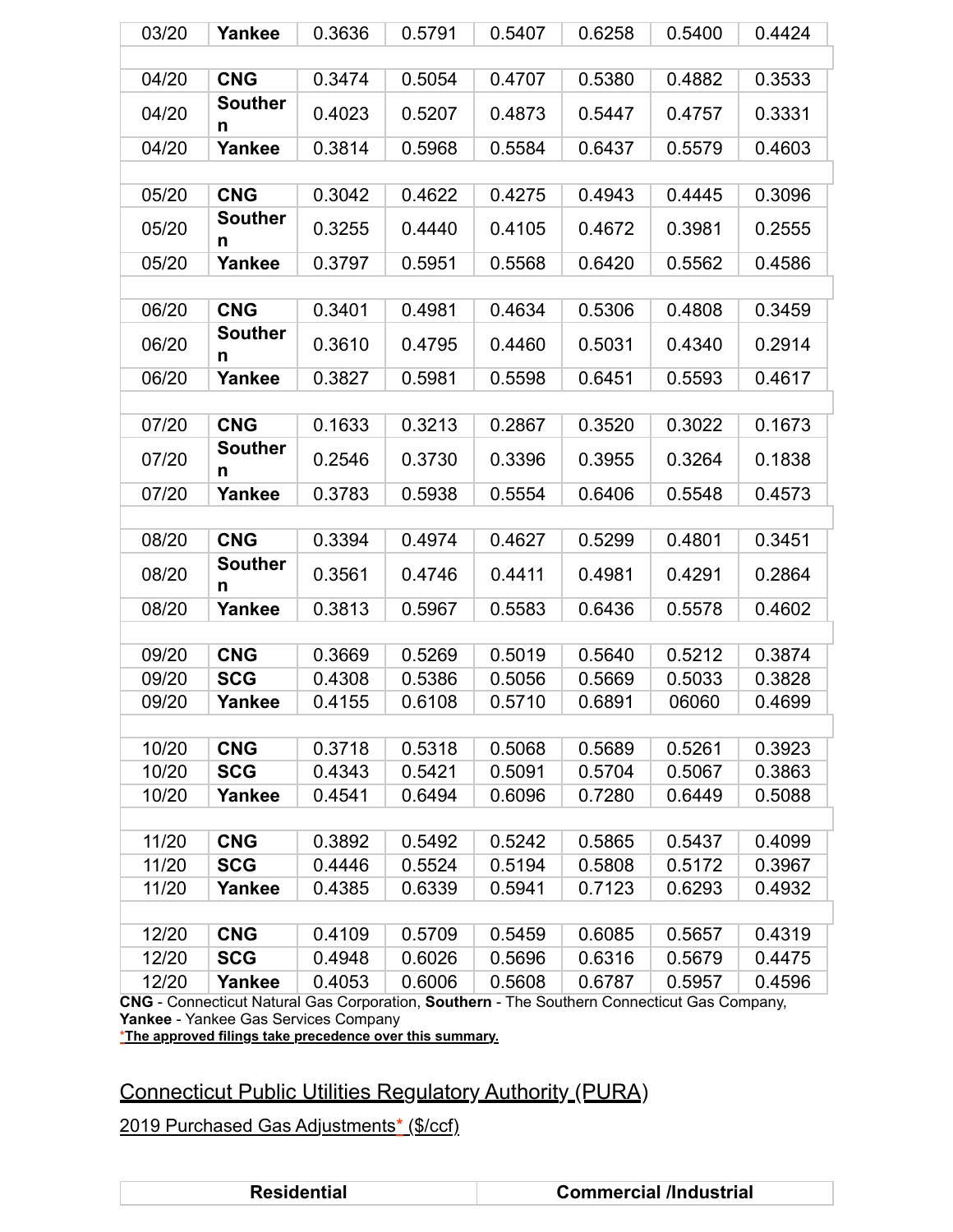| <b>Date</b>    | Compa<br>ny                  | <b>General</b>                | <b>Heating</b>   | Multi-<br><b>Dwellin</b><br>g | <b>Small</b><br><b>General</b> | <b>General</b>   | Large<br>General |
|----------------|------------------------------|-------------------------------|------------------|-------------------------------|--------------------------------|------------------|------------------|
| 01/19          | <b>CNG</b>                   | 0.5285                        | 0.6821           | 0.6549                        | 0.7204                         | 0.6718           | 0.5450           |
| 01/19          | <b>Souther</b><br>n          | 0.5576                        | 0.6943           | 0.6584                        | 0.7443                         | 0.6511           | 0.5029           |
| 01/19          | Yankee                       | 0.3895                        | 0.6054           | 0.5504                        | 0.6678                         | 0.5701           | 0.4851           |
|                |                              |                               |                  |                               |                                |                  |                  |
| 02/19          | <b>CNG</b><br><b>Souther</b> | 0.4447                        | 0.5982           | 0.5710                        | 0.6357                         | 0.5870           | 0.4603           |
| 02/19          | n                            | 0.4939                        | 0.6305           | 0.5947                        | 0.6799                         | 0.5866           | 0.4385           |
| 02/19          | Yankee                       | 0.4076                        | 0.6235           | 0.5685                        | 0.6861                         | 0.5884           | 0.5034           |
| 03/19          | <b>CNG</b>                   | 0.4541                        | 0.6077           | 0.5805                        | 0.6452                         | 0.5966           | 0.4699           |
|                | <b>Souther</b>               |                               |                  |                               |                                |                  |                  |
| 03/19          | n                            | 0.5016                        | 0.6382           | 0.6024                        | 0.6877                         | 0.5944           | 0.4463           |
| 03/19          | Yankee                       | 0.5074                        | 0.7233           | 0.6683                        | 0.7869                         | 0.6893           | 0.6042           |
| 04/19          | <b>CNG</b>                   | 0.4241                        | 0.5777           | 0.5505                        | 0.6149                         | 0.5663           | 0.4396           |
|                | <b>Souther</b>               |                               |                  |                               |                                |                  |                  |
| 04/19          | n                            | 0.4617                        | 0.5983           | 0.5625                        | 0.6474                         | 0.5541           | 0.4060           |
| 04/19          | Yankee                       | 0.5201                        | 0.7360           | 0.6810                        | 0.7998                         | 0.7021           | 0.6171           |
| 05/19          | <b>CNG</b>                   | 0.3560                        | 0.5096           | 0.4824                        | 0.5461                         | 0.4975           | 0.3707           |
| 05/19          | <b>Souther</b><br>n          | 0.3783                        | 0.5150           | 0.4792                        | 0.5632                         | 0.4699           | 0.3218           |
| 05/19          | Yankee                       | 0.5594                        | 0.7753           | 0.7203                        | 0.8395                         | 0.7418           | 0.6567           |
|                |                              |                               |                  |                               |                                |                  |                  |
| 06/19          | <b>CNG</b>                   | 0.3560                        | 0.5096           | 0.4824                        | 0.5461                         | 0.4975           | 0.3707           |
| 06/19          | <b>Souther</b><br>n          | 0.3783                        | 0.5150           | 0.4792                        | 0.5632                         | 0.4699           | 0.3218           |
| 06/19          | Yankee                       | 0.5581                        | 0.7741           | 0.7191                        | 0.8382                         | 0.7405           | 0.6555           |
|                | <b>CNG</b>                   |                               |                  |                               |                                |                  |                  |
| 07/19<br>07/19 | <b>Souther</b>               | 0.3560<br>0.5454              | 0.5096<br>0.6821 | 0.4824<br>0.6463              | 0.5461<br>0.7320               | 0.4975<br>0.6387 | 0.3707<br>0.4906 |
| 07/19          | n<br>Yankee                  | 0.5043                        | 0.7202           | 0.6652                        | 0.7838                         | 0.6861           | 0.6011           |
|                |                              |                               |                  |                               |                                |                  |                  |
| 08/19          | <b>CNG</b>                   | 4<br>1<br>1<br>$\overline{2}$ | 0.5648           | 0.5376                        | 0.6019                         | 0.5532           | 0.4265           |
| 08/19          | <b>Souther</b><br>n          | 0.5625                        | 0.6992           | 0.6633                        | 0.7493                         | 0.6560           | 0.5079           |
| 08/19          | Yankee                       | 0.4830                        | 0.6990           | 0.6440                        | 0.7623                         | 0.6646           | 0.5796           |
|                |                              |                               |                  |                               |                                |                  |                  |
| 09/19<br>09/19 | <b>CNG</b><br><b>SCG</b>     | 0.4068<br>0.4964              | 0.5648<br>0.6148 | 0.5301<br>0.5814              | 0.5980<br>0.6398               | 0.5482<br>0.5707 | 0.4133<br>0.4281 |
| 09/19          | Yankee                       | 0.3557                        | 0.5711           | 0.5328                        | 0.6178                         | 0.5320           | 0.4344           |
|                |                              |                               |                  |                               |                                |                  |                  |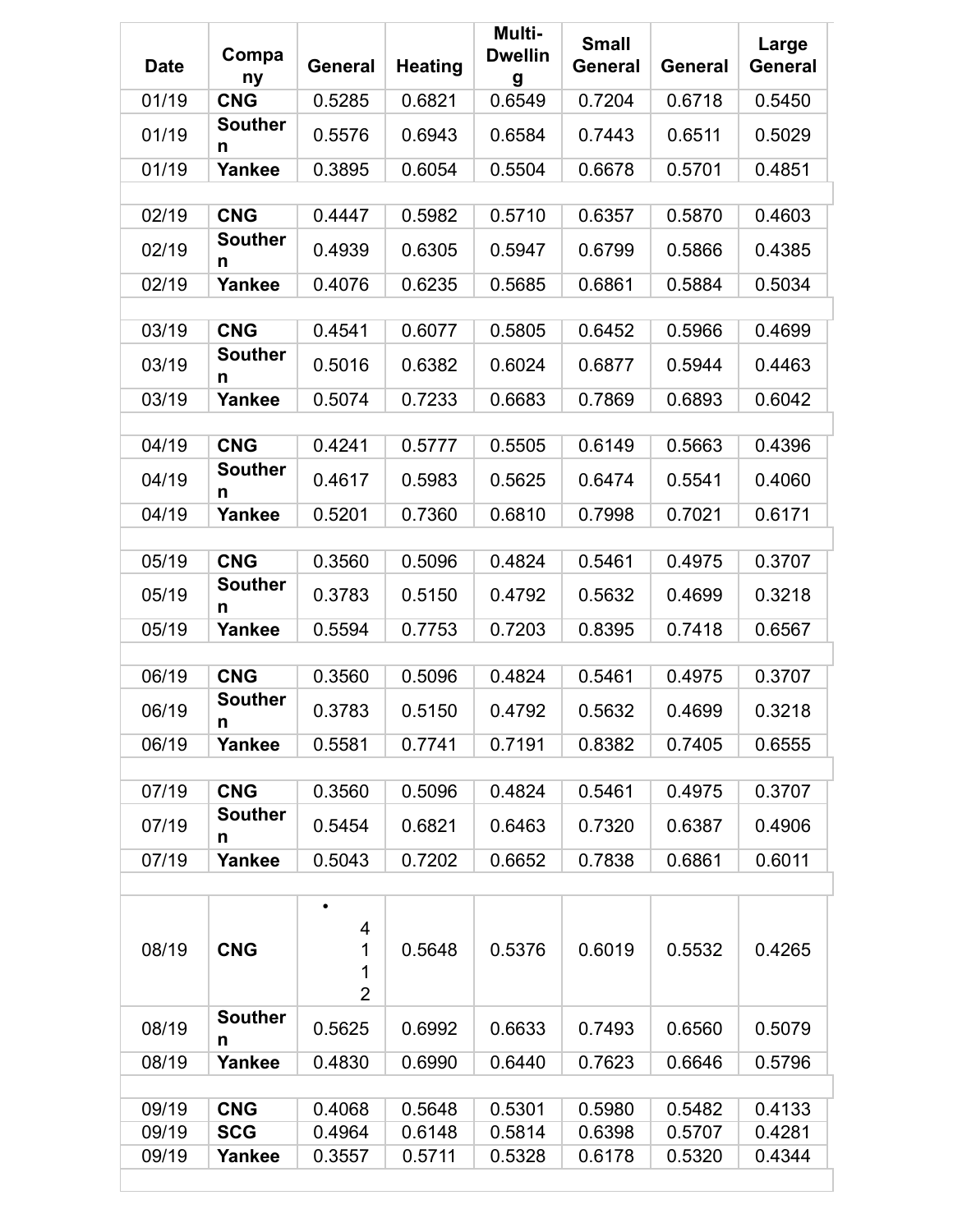| 10/19 | <b>CNG</b> | 0.4068 | 0.5648 | 0.5301 | 0.5980 | 0.5482 | 0.4133 |
|-------|------------|--------|--------|--------|--------|--------|--------|
| 10/19 | <b>SCG</b> | 0.4964 | 0.6148 | 0.5814 | 0.6398 | 0.5707 | 0.4281 |
| 10/19 | Yankee     | 0.3775 | 0.5929 | 0.5546 | 0.6398 | 0.5540 | 0.4564 |
|       |            |        |        |        |        |        |        |
| 11/19 | <b>CNG</b> | 0.3868 | 0.5448 | 0.5101 | 0.5778 | 0.5280 | 0.3930 |
| 11/19 | <b>SCG</b> | 0.4679 | 0.5864 | 0.5529 | 0.6111 | 0.5420 | 0.3994 |
| 11/19 | Yankee     | 0.3605 | 0.5759 | 0.5376 | 0.6226 | 0.5368 | 0.4393 |
|       |            |        |        |        |        |        |        |
| 12/19 | <b>CNG</b> | 0.3868 | 0.5448 | 0.5101 | 0.5778 | 0.5280 | 0.3930 |
| 12/19 | <b>SCG</b> | 0.4679 | 0.5864 | 0.5529 | 0.6111 | 0.5420 | 0.3994 |
| 12/19 | Yankee     | 0.3457 | 0.5611 | 0.5228 | 0.6077 | 0.5219 | 0.4243 |

\*The approved filings take precedence over this summary.

Connecticut Public Utilities Regulatory Authority (PURA)

| <b>Residential</b> |                     |                |                | <b>Commercial /Industrial</b> |                                |                |                         |
|--------------------|---------------------|----------------|----------------|-------------------------------|--------------------------------|----------------|-------------------------|
| <b>Date</b>        | Compa<br>ny         | <b>General</b> | <b>Heating</b> | Multi-<br><b>Dwellin</b><br>g | <b>Small</b><br><b>General</b> | <b>General</b> | Large<br><b>General</b> |
| 01/19              | <b>CNG</b>          | 0.5285         | 0.6821         | 0.6549                        | 0.7204                         | 0.6718         | 0.5450                  |
| 01/19              | <b>Souther</b><br>n | 0.5576         | 0.6943         | 0.6584                        | 0.7443                         | 0.6511         | 0.5029                  |
| 01/19              | Yankee              | 0.3895         | 0.6054         | 0.5504                        | 0.6678                         | 0.5701         | 0.4851                  |
|                    |                     |                |                |                               |                                |                |                         |
| 02/19              | <b>CNG</b>          | 0.4447         | 0.5982         | 0.5710                        | 0.6357                         | 0.5870         | 0.4603                  |
| 02/19              | <b>Souther</b><br>n | 0.4939         | 0.6305         | 0.5947                        | 0.6799                         | 0.5866         | 0.4385                  |
| 02/19              | <b>Yankee</b>       | 0.4076         | 0.6235         | 0.5685                        | 0.6861                         | 0.5884         | 0.5034                  |
|                    |                     |                |                |                               |                                |                |                         |
| 03/19              | <b>CNG</b>          | 0.4541         | 0.6077         | 0.5805                        | 0.6452                         | 0.5966         | 0.4699                  |
| 03/19              | <b>Souther</b><br>n | 0.5016         | 0.6382         | 0.6024                        | 0.6877                         | 0.5944         | 0.4463                  |
| 03/19              | <b>Yankee</b>       | 0.5074         | 0.7233         | 0.6683                        | 0.7869                         | 0.6893         | 0.6042                  |
|                    |                     |                |                |                               |                                |                |                         |
| 04/19              | <b>CNG</b>          | 0.4241         | 0.5777         | 0.5505                        | 0.6149                         | 0.5663         | 0.4396                  |
| 04/19              | <b>Souther</b><br>n | 0.4617         | 0.5983         | 0.5625                        | 0.6474                         | 0.5541         | 0.4060                  |
| 04/19              | Yankee              | 0.5201         | 0.7360         | 0.6810                        | 0.7998                         | 0.7021         | 0.6171                  |
|                    |                     |                |                |                               |                                |                |                         |
| 05/19              | <b>CNG</b>          | 0.3560         | 0.5096         | 0.4824                        | 0.5461                         | 0.4975         | 0.3707                  |
| 05/19              | <b>Souther</b><br>n | 0.3783         | 0.5150         | 0.4792                        | 0.5632                         | 0.4699         | 0.3218                  |
| 05/19              | <b>Yankee</b>       | 0.5594         | 0.7753         | 0.7203                        | 0.8395                         | 0.7418         | 0.6567                  |
|                    |                     |                |                |                               |                                |                |                         |
| 06/19              | <b>CNG</b>          | 0.3560         | 0.5096         | 0.4824                        | 0.5461                         | 0.4975         | 0.3707                  |
| 06/19              | <b>Souther</b><br>n | 0.3783         | 0.5150         | 0.4792                        | 0.5632                         | 0.4699         | 0.3218                  |
| 06/19              | Yankee              | 0.5581         | 0.7741         | 0.7191                        | 0.8382                         | 0.7405         | 0.6555                  |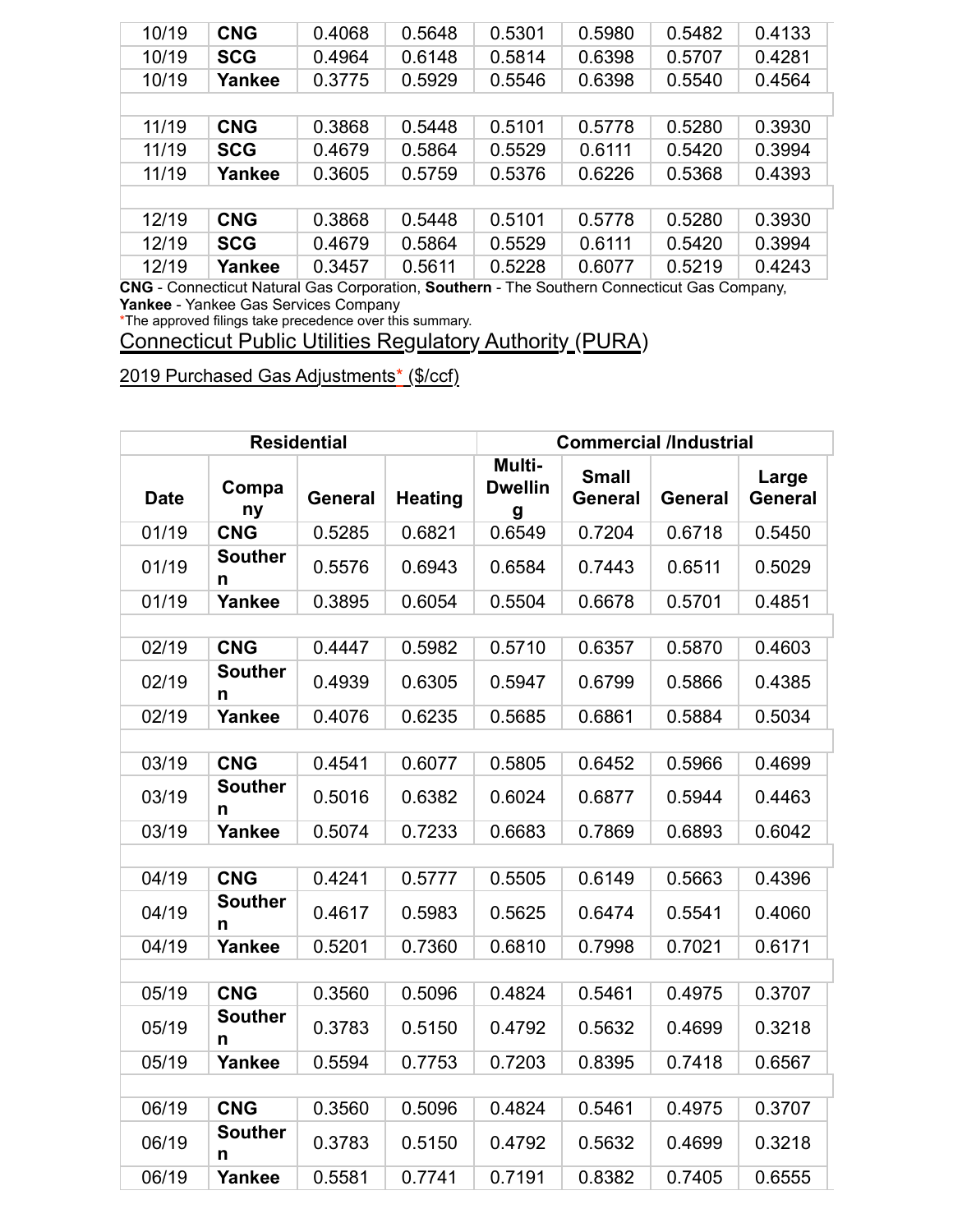| 07/19 | <b>CNG</b>          | 0.3560 | 0.5096 | 0.4824 | 0.5461 | 0.4975 | 0.3707 |
|-------|---------------------|--------|--------|--------|--------|--------|--------|
| 07/19 | <b>Souther</b><br>n | 0.5454 | 0.6821 | 0.6463 | 0.7320 | 0.6387 | 0.4906 |
| 07/19 | Yankee              | 0.5043 | 0.7202 | 0.6652 | 0.7838 | 0.6861 | 0.6011 |
|       |                     |        |        |        |        |        |        |

| 08/19 | <b>CNG</b>          | $\bullet$<br>4<br>1<br>1<br>$\overline{2}$ | 0.5648 | 0.5376 | 0.6019 | 0.5532 | 0.4265 |
|-------|---------------------|--------------------------------------------|--------|--------|--------|--------|--------|
| 08/19 | <b>Souther</b><br>n | 0.5625                                     | 0.6992 | 0.6633 | 0.7493 | 0.6560 | 0.5079 |
| 08/19 | Yankee              | 0.4830                                     | 0.6990 | 0.6440 | 0.7623 | 0.6646 | 0.5796 |
|       |                     |                                            |        |        |        |        |        |
| 09/19 | <b>CNG</b>          | 0.4068                                     | 0.5648 | 0.5301 | 0.5980 | 0.5482 | 0.4133 |
| 09/19 | <b>SCG</b>          | 0.4964                                     | 0.6148 | 0.5814 | 0.6398 | 0.5707 | 0.4281 |
| 09/19 | Yankee              | 0.3557                                     | 0.5711 | 0.5328 | 0.6178 | 0.5320 | 0.4344 |
|       |                     |                                            |        |        |        |        |        |
| 10/19 | <b>CNG</b>          | 0.4068                                     | 0.5648 | 0.5301 | 0.5980 | 0.5482 | 0.4133 |
| 10/19 | <b>SCG</b>          | 0.4964                                     | 0.6148 | 0.5814 | 0.6398 | 0.5707 | 0.4281 |
| 10/19 | Yankee              | 0.3775                                     | 0.5929 | 0.5546 | 0.6398 | 0.5540 | 0.4564 |
|       |                     |                                            |        |        |        |        |        |
| 11/19 | <b>CNG</b>          | 0.3868                                     | 0.5448 | 0.5101 | 0.5778 | 0.5280 | 0.3930 |
| 11/19 | <b>SCG</b>          | 0.4679                                     | 0.5864 | 0.5529 | 0.6111 | 0.5420 | 0.3994 |
| 11/19 | Yankee              | 0.3605                                     | 0.5759 | 0.5376 | 0.6226 | 0.5368 | 0.4393 |
|       |                     |                                            |        |        |        |        |        |
| 12/19 | <b>CNG</b>          | 0.3868                                     | 0.5448 | 0.5101 | 0.5778 | 0.5280 | 0.3930 |
| 12/19 | <b>SCG</b>          | 0.4679                                     | 0.5864 | 0.5529 | 0.6111 | 0.5420 | 0.3994 |
| 12/19 | Yankee              | 0.3457                                     | 0.5611 | 0.5228 | 0.6077 | 0.5219 | 0.4243 |

\***The approved filings take precedence over this summary.**

## Connecticut Public Utilities Regulatory Authority (PURA)

|             | <b>Residential</b>  |                |                |                               | <b>Commercial /Industrial</b>  |         |                  |  |
|-------------|---------------------|----------------|----------------|-------------------------------|--------------------------------|---------|------------------|--|
| <b>Date</b> | Compa<br>ny         | <b>General</b> | <b>Heating</b> | Multi-<br><b>Dwellin</b><br>g | <b>Small</b><br><b>General</b> | General | Large<br>General |  |
| 01/18       | <b>CNG</b>          | 0.3694         | 0.5319         | 0.5038                        | 0.5641                         | 0.5185  | 0.3776           |  |
| 01/18       | <b>Souther</b><br>n | 0.4571         | 0.5869         | 05647                         | 0.5935                         | 0.5376  | 0.3835           |  |
| 01/18       | Yankee              | 0.3108         | 0.5438         | 0.4926                        | 0.5971                         | 0.5207  | 0.4269           |  |
|             |                     |                |                |                               |                                |         |                  |  |
| 02/18       | <b>CNG</b>          | 0.4210         | 0.5835         | 0.5554                        | 0.6163                         | 0.5707  | 0.4298           |  |
| 02/18       | <b>Souther</b><br>n | 0.5048         | 0.6346         | 0.6124                        | 0.6417                         | 0.5858  | 0.4317           |  |
| 02/18       | Yankee              | 0.2392         | 0.4721         | 0.4209                        | 0.5246                         | 0.4483  | 0.3545           |  |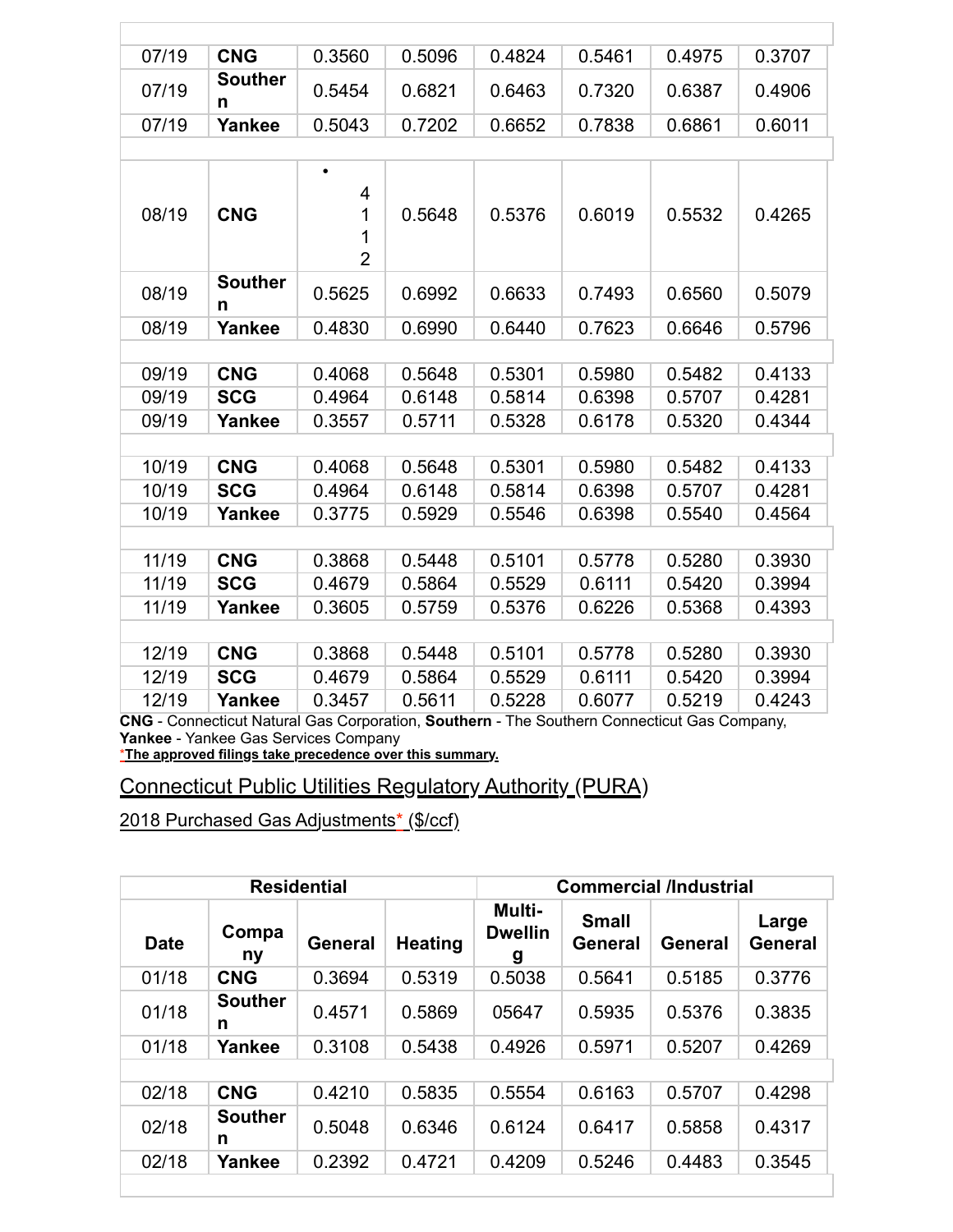| 03/18 | <b>CNG</b>          | 0.3973 | 0.5598         | 0.5317 | 0.5923 | 0.5467 | 0.4058 |  |  |  |
|-------|---------------------|--------|----------------|--------|--------|--------|--------|--|--|--|
| 03/18 | <b>Souther</b><br>n | 0.4734 | 0.6032         | 0.5810 | 0.6100 | 0.5541 | 0.4000 |  |  |  |
| 03/18 | Yankee              | 0.3198 | 0.5527         | 0.5016 | 0.6061 | 0.5298 | 0.4360 |  |  |  |
|       |                     |        |                |        |        |        |        |  |  |  |
| 04/18 | <b>CNG</b>          | 0.3543 | 0.5168         | 0.4886 | 0.5488 | 0.5033 | 0.3623 |  |  |  |
| 04/18 | <b>Souther</b><br>n | 0.4338 | 0.5635         | 0.5414 | 0.5699 | 0.5140 | 0.3599 |  |  |  |
| 04/18 | Yankee              | 0.3010 | 0.5340         | 0.4828 | 0.5872 | 0.5108 | 0.4171 |  |  |  |
|       |                     |        |                |        |        |        |        |  |  |  |
| 05/18 | <b>CNG</b>          | 0.3949 | 0.5574         | 0.5293 | 0.5899 | 0.5443 | 0.4034 |  |  |  |
| 05/18 | <b>Souther</b><br>n | 0.4902 | 0.6200         | 0.5978 | 0.6269 | 0.5711 | 0.4169 |  |  |  |
| 05/18 | Yankee              | 0.4177 | 0.6506         | 0.5995 | 0.7051 | 0.6287 | 0.5349 |  |  |  |
|       |                     |        |                |        |        |        |        |  |  |  |
| 06/18 | <b>CNG</b>          | 0.3668 | 0.5293         | 0.5011 | 0.5615 | 0.5159 | 0.3749 |  |  |  |
| 06/18 | <b>Souther</b><br>n | 0.4206 | 0.5504         | 0.5282 | 0.5566 | 0.5007 | 0.3466 |  |  |  |
| 06/18 | Yankee              | 0.4489 | 0.6818         | 0.6306 | 0.7365 | 0.6602 | 0.5664 |  |  |  |
|       |                     |        |                |        |        |        |        |  |  |  |
| 07/18 | <b>CNG</b>          | 0.2416 | 0.4014         | 0.3759 | 0.4349 | 0.3894 | 0.2484 |  |  |  |
| 07/18 | <b>Souther</b><br>n | 0.3934 | 0.5232         | 0.5010 | 0.5292 | 0.4733 | 0.3192 |  |  |  |
| 07/18 | Yankee              | 0.4570 | 0.6899         | 0.6388 | 0.7447 | 0.6684 | 0.5746 |  |  |  |
|       |                     |        |                |        |        |        |        |  |  |  |
| 08/18 | <b>CNG</b>          | 0.1936 | 0.3561         | 0.3280 | 0.3865 | 0.3409 | 0.2000 |  |  |  |
| 08/18 | <b>Souther</b><br>n | 0.3753 | 0.5051         | 0.4829 | 0.5108 | 0.4549 | 0.3008 |  |  |  |
| 08/18 | Yankee              | 0.4021 | 0.6350         | 0.5839 | 0.6893 | 0.6129 | 0.5192 |  |  |  |
|       |                     |        |                |        |        |        |        |  |  |  |
| 09/18 | <b>CNG</b>          | 0.4033 | $\vert$ 0.5569 | 0.5297 | 0.5939 | 0.5453 | 0.4185 |  |  |  |
| 09/18 | <b>SCG</b>          | 0.4680 | 0.6047         | 0.5689 | 0.6538 | 0.5605 | 0.4124 |  |  |  |
| 09/18 | Yankee              | 0.3555 | 0.5715         | 0.5165 | 0.6335 | 0.5358 | 0.4507 |  |  |  |
| 10/18 | <b>CNG</b>          | 0.4033 | 0.5569         | 0.5297 | 0.5939 | 0.5453 | 0.4185 |  |  |  |
| 10/18 | <b>SCG</b>          | 0.4680 | 0.6047         | 0.5689 | 0.6538 | 0.5605 | 0.4124 |  |  |  |
| 10/18 | Yankee              | 0.3433 | 0.5593         | 0.5043 | 0.6212 | 0.5235 | 0.4384 |  |  |  |
|       |                     |        |                |        |        |        |        |  |  |  |
| 11/18 | <b>CNG</b>          | 0.4033 | 0.5569         | 0.5297 | 0.5939 | 0.5453 | 0.4185 |  |  |  |
| 11/18 | <b>SCG</b>          | 0.4680 | 0.6047         | 0.5689 | 0.6538 | 0.5605 | 0.4124 |  |  |  |
| 11/18 | Yankee              | 0.3527 | 0.5686         | 0.5136 | 0.6306 | 0.5329 | 0.4479 |  |  |  |
|       |                     |        |                |        |        |        |        |  |  |  |
| 12/18 | <b>CNG</b>          | 0.5285 | 0.6821         | 0.6549 | 0.7204 | 0.6718 | 0.5450 |  |  |  |
| 12/18 | <b>SCG</b>          | 0.5576 | 0.6943         | 0.6584 | 0.7443 | 0.6511 | 0.5029 |  |  |  |
| 12/18 | Yankee              | 0.3685 | 0.5845         | 0.5295 | 0.6466 | 0.5489 | 0.4639 |  |  |  |
|       |                     |        |                |        |        |        |        |  |  |  |

\***The approved filings take precedence over this summary.**

Connecticut Public Utilities Regulatory Authority (PURA)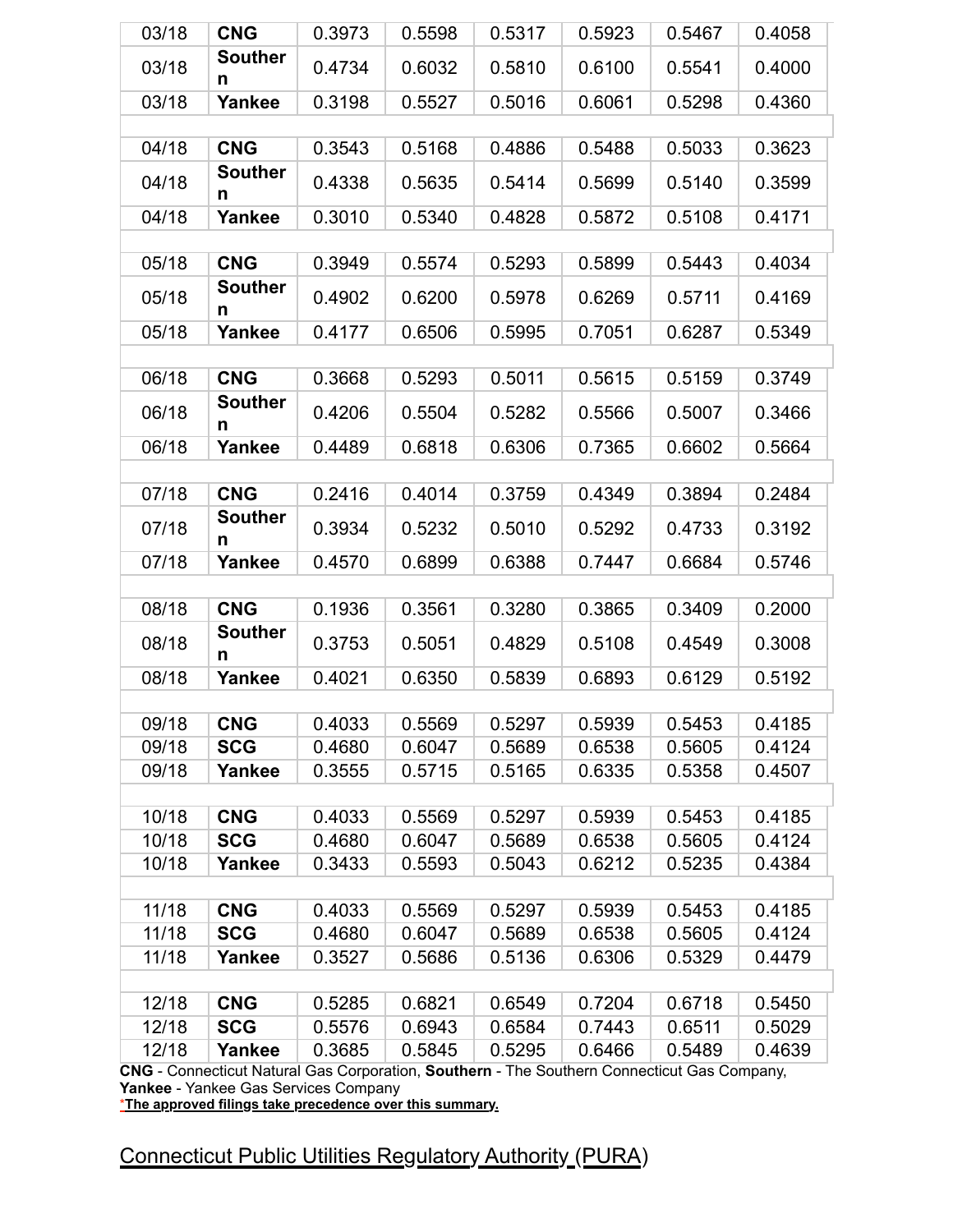|             |                              | <b>Residential</b> |                | <b>Commercial /Industrial</b> |                                |         |                  |  |
|-------------|------------------------------|--------------------|----------------|-------------------------------|--------------------------------|---------|------------------|--|
| <b>Date</b> | Compa<br>ny                  | General            | <b>Heating</b> | Multi-<br><b>Dwellin</b><br>g | <b>Small</b><br><b>General</b> | General | Large<br>General |  |
| 01/17       | <b>CNG</b>                   | 0.3755             | 0.5145         | 0.4907                        | 0.5414                         | 0.4995  | 0.3819           |  |
| 01/17       | <b>Souther</b><br>n          | 0.4307             | 0.5500         | 0.5224                        | 0.5638                         | 0.4967  | 0.3735           |  |
| 01/17       | Yankee                       | 0.5150             | 0.6872         | 0.6554                        | 0.7277                         | 0.6746  | 0.5879           |  |
|             |                              |                    |                |                               |                                |         |                  |  |
| 02/17       | <b>CNG</b>                   | 0.4016             | 0.5405         | 0.5168                        | 0.5677                         | 0.5258  | 0.4082           |  |
| 02/17       | <b>Souther</b><br>n          | 0.4697             | 0.5890         | 0.5614                        | 0.6032                         | 0.5361  | 0.4128           |  |
| 02/17       | Yankee                       | 0.5811             | 0.7534         | 0.7215                        | 0.7945                         | 0.7414  | 0.6547           |  |
|             |                              |                    |                |                               |                                |         |                  |  |
| 03/17       | <b>CNG</b>                   | 0.3601             | 0.4991         | 0.4753                        | 0.5258                         | 0.4839  | 0.3663           |  |
| 03/17       | <b>Souther</b><br>n          | 0.4406             | 0.5599         | 0.5323                        | 0.5738                         | 0.5067  | 0.3835           |  |
| 03/17       | Yankee                       | 0.4872             | 0.6594         | 0.6276                        | 0.6996                         | 0.6465  | 0.5598           |  |
|             |                              |                    |                |                               |                                |         |                  |  |
| 04/17       | <b>CNG</b>                   | 0.3339             | 0.4728         | 0.4491                        | 0.4993                         | 0.4574  | 0.3398           |  |
| 04/17       | <b>Souther</b><br>n          | 0.4273             | 0.5466         | 0.5190                        | 0.5603                         | 0.4933  | 0.3700           |  |
| 04/17       | Yankee                       | 0.4323             | 0.6045         | 0.5727                        | 0.6441                         | 0.5910  | 0.5043           |  |
|             |                              |                    |                |                               |                                |         |                  |  |
| 05/17       | <b>CNG</b>                   | 0.4278             | 0.5668         | 0.5430                        | 0.5942                         | 0.5523  | 0.4347           |  |
| 05/17       | <b>Souther</b><br>n          | 0.5308             | 0.6501         | 0.6225                        | 0.6649                         | 0.5979  | 0.4746           |  |
| 05/17       | Yankee                       | 0.3613             | 0.5336         | 0.5017                        | 0.5724                         | 0.5193  | 0.4326           |  |
|             |                              |                    |                |                               |                                |         |                  |  |
| 06/17       | <b>CNG</b>                   | 0.4048             | 0.5438         | 0.5200                        | 0.5709                         | 0.5291  | 0.4115           |  |
| 06/17       | Souther<br>n                 | 0.4638             | 0.5830         | 0.5554                        | 0.5972                         | 0.5301  | 0.4068           |  |
| 06/17       | Yankee                       | 0.2453             | 0.4175         | 0.3857                        | 0.4551                         | 0.4020  | 0.3154           |  |
|             |                              |                    |                |                               |                                |         |                  |  |
| 07/17       | <b>CNG</b><br><b>Souther</b> | 0.4672             | 0.6061         | 0.5824                        | 0.6340                         | 0.5921  | 0.4745           |  |
| 07/17       | n                            | 0.5680             | 0.6873         | 0.6597                        | 0.7025                         | 0.6355  | 0.5122           |  |
| 07/17       | Yankee                       | 0.2390             | 0.4113         | 0.3794                        | 0.4488                         | 0.3957  | 0.3090           |  |
|             |                              |                    |                |                               |                                |         |                  |  |
| 08/17       | <b>CNG</b>                   | 0.3942             | 0.5331         | 0.5094                        | 0.5602                         | 0.5183  | 0.4007           |  |
| 08/17       | <b>Souther</b><br>n          | 0.5680             | 0.6873         | 0.6597                        | 0.7025                         | 0.6355  | 0.5122           |  |
| 08/17       | Yankee                       | 0.3017             | 0.4740         | 0.4421                        | 0.5122                         | 0.4591  | 0.3724           |  |
|             |                              |                    |                |                               |                                |         |                  |  |
| 09/17       | <b>CNG</b>                   | 0.4043             | 0.5668         | 0.5386                        | 0.5994                         | 0.5538  | 0.4128           |  |
| 09/17       | <b>SCG</b>                   | 0.4888             | 0.6185         | 0.5964                        | 0.6255                         | 0.5696  | 0.4155           |  |
| 09/17       | Yankee                       | 0.3949             | 0.6278         | 0.5767                        | 0.6820                         | 0.6057  | 0.5119           |  |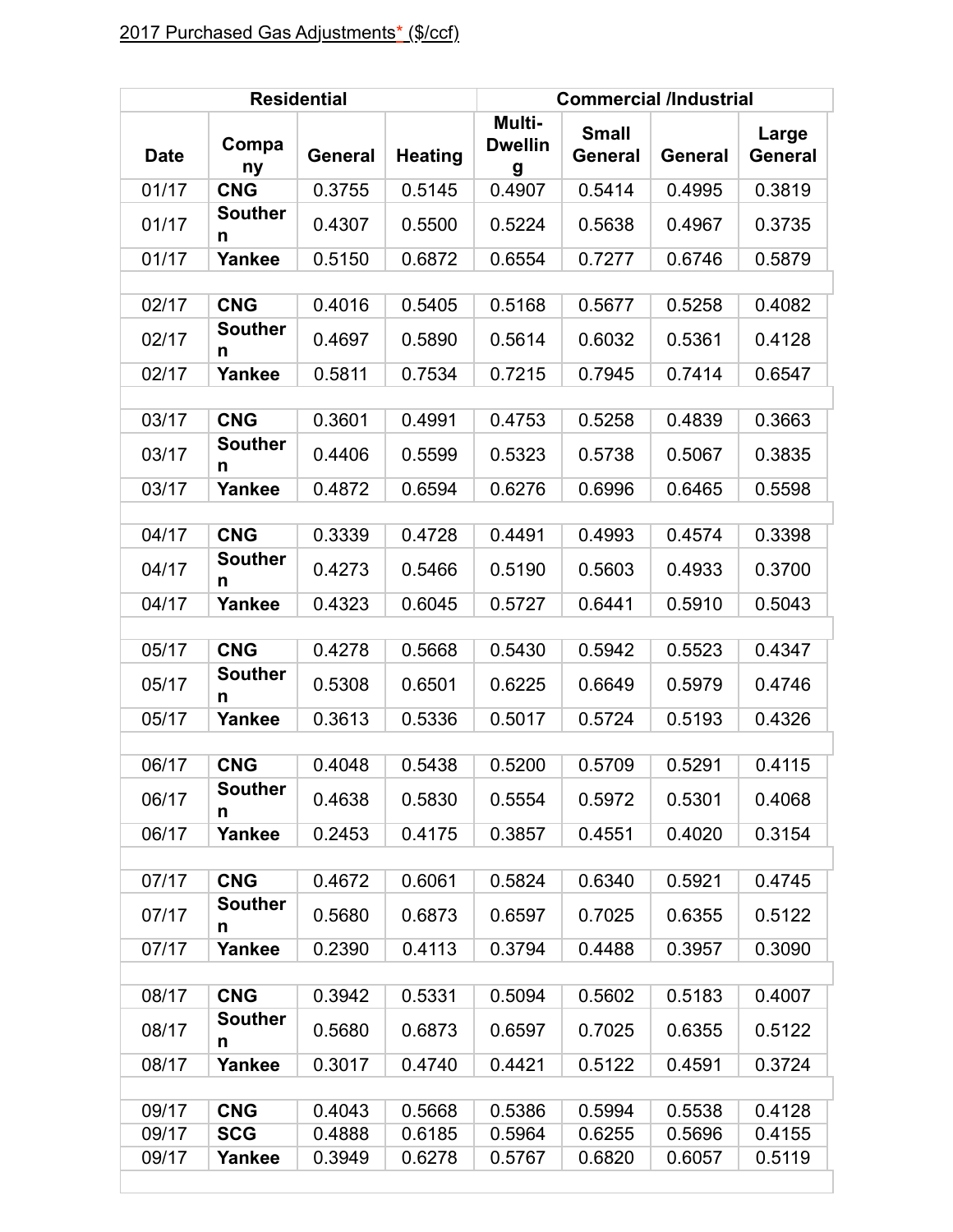| 10/17 | <b>CNG</b> | 0.4043 | 0.5668 | 0.5386 | 0.5994 | 0.5538 | 0.4128 |
|-------|------------|--------|--------|--------|--------|--------|--------|
| 10/17 | <b>SCG</b> | 0.4888 | 0.6185 | 0.5964 | 0.6255 | 0.5696 | 0.4155 |
| 10/17 | Yankee     | 0.3613 | 0.5942 | 0.5430 | 0.6480 | 0.5717 | 0.4779 |
|       |            |        |        |        |        |        |        |
| 11/17 | <b>CNG</b> | 0.4111 | 0.5736 | 0.5455 | 0.6063 | 0.5607 | 0.4198 |
| 11/17 | <b>SCG</b> | 0.4955 | 0.6253 | 0.6031 | 0.6323 | 0.5764 | 0.4223 |
| 11/17 | Yankee     | 0.3566 | 0.5895 | 0.5383 | 0.6433 | 0.5669 | 0.4732 |
|       |            |        |        |        |        |        |        |
| 12/17 | <b>CNG</b> | 0.3944 | 0.5569 | 0.5288 | 0.5894 | 0.5438 | 0.4028 |
| 12/17 | <b>SCG</b> | 0.4749 | 0.6047 | 0.5825 | 0.6115 | 0.5556 | 0.4015 |
| 12/17 | Yankee     | 0.2979 | 0.5308 | 0.4797 | 0.5840 | 0.5077 | 0.4139 |

\***The approved filings take precedence over this summary.**

# Connecticut Public Utilities Regulatory Authority (PURA)

|             |                     | <b>Residential</b> |                | <b>Commercial /Industrial</b> |                                |                |                         |  |
|-------------|---------------------|--------------------|----------------|-------------------------------|--------------------------------|----------------|-------------------------|--|
| <b>Date</b> | Compa<br>ny         | General            | <b>Heating</b> | Multi-<br><b>Dwellin</b><br>g | <b>Small</b><br><b>General</b> | <b>General</b> | Large<br><b>General</b> |  |
| 01/16       | <b>CNG</b>          | 0.2395             | 0.3701         | 0.3396                        | 0.4022                         | 0.3642         | 0.2655                  |  |
| 01/16       | <b>Souther</b><br>n | 0.3605             | 0.4641         | 0.4270                        | 0.4917                         | 0.4200         | 0.3169                  |  |
| 01/16       | <b>Yankee</b>       | 0.2506             | 0.3753         | 0.3538                        | 0.4035                         | 0.3577         | 0.3193                  |  |
|             |                     |                    |                |                               |                                |                |                         |  |
| 02/16       | <b>CNG</b>          | 0.2478             | 0.3784         | 0.3479                        | 0.4106                         | 0.3726         | 0.2739                  |  |
| 02/16       | <b>Souther</b><br>n | 0.3751             | 0.4786         | 0.4416                        | 0.5064                         | 0.4347         | 0.3317                  |  |
| 02/16       | Yankee              | 0.2206             | 0.3453         | 0.3238                        | 0.3732                         | 0.3274         | 0.2889                  |  |
|             |                     |                    |                |                               |                                |                |                         |  |
| 03/16       | <b>CNG</b>          | 0.2478             | 0.3784         | 0.3479                        | 0.4106                         | 0.3726         | 0.2739                  |  |
| 03/16       | <b>Souther</b><br>n | 0.3751             | 0.4786         | 0.4416                        | 0.5064                         | 0.4347         | 0.3317                  |  |
| 03/16       | Yankee              | 0.3751             | 0.4998         | 0.4782                        | 0.5293                         | 0.4835         | 0.4451                  |  |
|             |                     |                    |                |                               |                                |                |                         |  |
| 04/16       | <b>CNG</b>          | 0.2895             | 0.4201         | 0.3896                        | 0.4527                         | 0.4147         | 0.3160                  |  |
| 04/16       | <b>Souther</b><br>n | 0.4168             | 0.5203         | 0.4832                        | 0.5485                         | 0.4768         | 0.3738                  |  |
| 04/16       | Yankee              | 0.5243             | 0.6490         | 0.6274                        | 0.6800                         | 0.6342         | 0.5958                  |  |
|             |                     |                    |                |                               |                                |                |                         |  |
| 05/16       | <b>CNG</b>          | 0.2895             | 0.4201         | 0.3896                        | 0.4527                         | 0.4147         | 0.3160                  |  |
| 05/16       | <b>Souther</b><br>n | 0.4001             | 0.5036         | 0.4666                        | 0.5317                         | 0.4600         | 0.3569                  |  |
| 05/16       | <b>Yankee</b>       | 0.4088             | 0.5334         | 0.5119                        | 0.5633                         | 0.5175         | 0.4791                  |  |
|             |                     |                    |                |                               |                                |                |                         |  |
| 06/16       | <b>CNG</b>          | 0.3939             | 0.5245         | 0.4940                        | 0.5582                         | 0.5202         | 0.4215                  |  |
| 06/16       | <b>Souther</b><br>n | 0.4736             | 0.5772         | 0.5401                        | 0.6060                         | 0.5343         | 0.4313                  |  |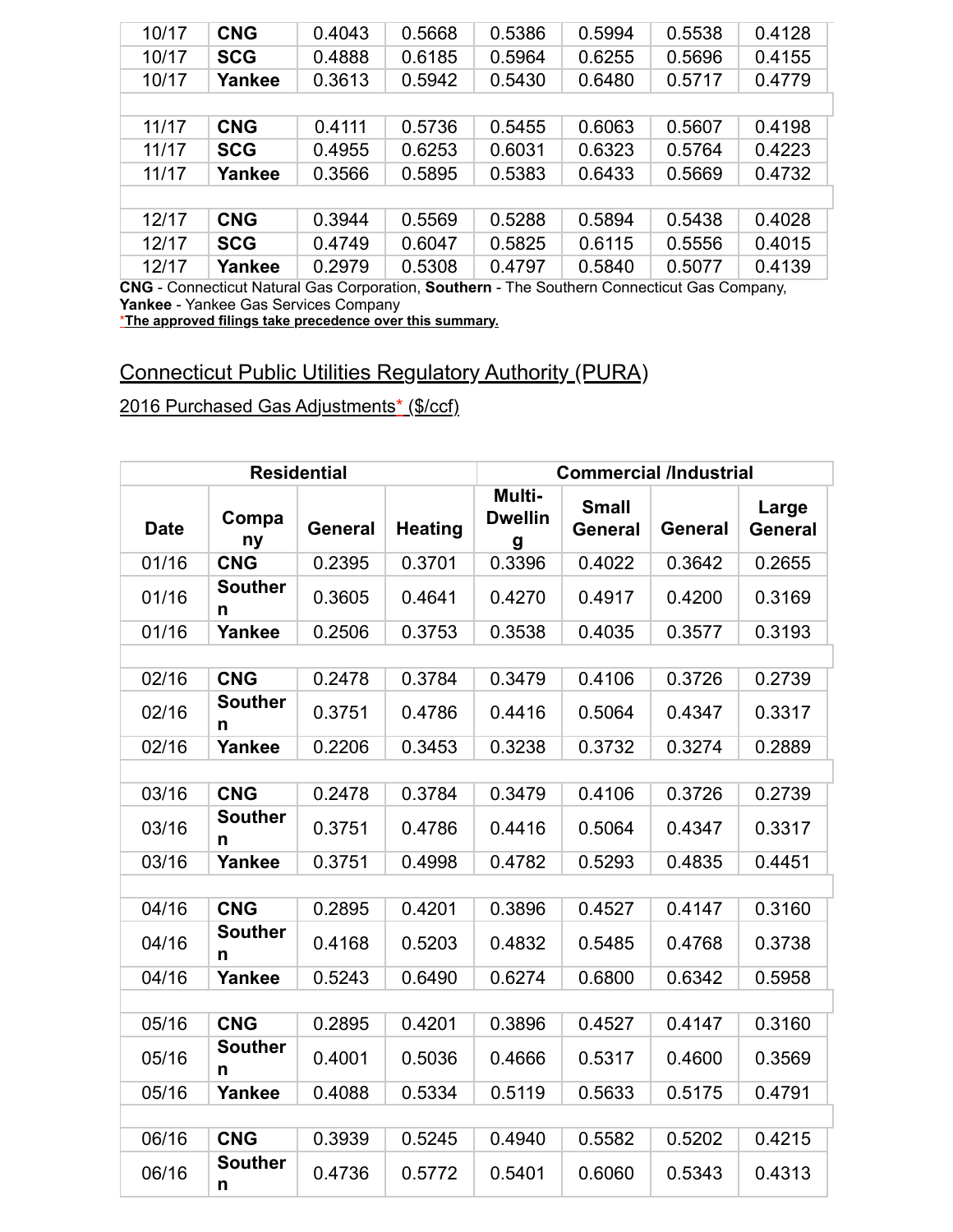| 06/16 | Yankee              | 0.3729 | 0.4976 | 0.4760 | 0.5271 | 0.4813 | 0.4428 |
|-------|---------------------|--------|--------|--------|--------|--------|--------|
|       |                     |        |        |        |        |        |        |
| 07/16 | <b>CNG</b>          | 0.4564 | 0.5870 | 0.5565 | 0.6214 | 0.5834 | 0.4846 |
| 07/16 | <b>Souther</b><br>n | 0.5361 | 0.6397 | 0.6026 | 0.6692 | 0.5975 | 0.4944 |
| 07/16 | Yankee              | 0.3820 | 0.5067 | 0.4851 | 0.5362 | 0.4904 | 0.4520 |
|       |                     |        |        |        |        |        |        |
| 08/16 | <b>CNG</b>          | 0.4772 | 0.6078 | 0.5773 | 0.6424 | 0.6044 | 0.5057 |
| 08/16 | <b>Souther</b><br>n | 0.5570 | 0.6605 | 0.6234 | 0.6902 | 0.6185 | 0.5155 |
| 08/16 | Yankee              | 0.4097 | 0.5344 | 0.5128 | 0.5642 | 0.5184 | 0.4800 |
|       |                     |        |        |        |        |        |        |
| 09/16 | <b>CNG</b>          | 0.3892 | 0.5281 | 0.5044 | 0.5552 | 0.5133 | 0.3957 |
| 09/16 | <b>SCG</b>          | 0.4849 | 0.6042 | 0.5766 | 0.6185 | 0.5515 | 0.4282 |
| 09/16 | Yankee              | 0.2977 | 0.4699 | 0.4381 | 0.5081 | 0.4550 | 0.3683 |
|       |                     |        |        |        |        |        |        |
| 10/16 | <b>CNG</b>          | 0.3892 | 0.5281 | 0.5044 | 0.5552 | 0.5133 | 0.3957 |
| 10/16 | <b>SCG</b>          | 0.4849 | 0.6042 | 0.5766 | 0.6185 | 0.5515 | 0.4282 |
| 10/16 | Yankee              | 0.2885 | 0.4607 | 0.4289 | 0.4988 | 0.4457 | 0.3590 |
|       |                     |        |        |        |        |        |        |
| 11/16 | <b>CNG</b>          | 0.3892 | 0.5281 | 0.5044 | 0.5552 | 0.5133 | 0.3957 |
| 11/16 | <b>SCG</b>          | 0.4849 | 0.6042 | 0.5766 | 0.6185 | 0.5515 | 0.4282 |
| 11/16 | Yankee              | 0.2538 | 0.4261 | 0.3942 | 0.4638 | 0.4107 | 0.3240 |
|       |                     |        |        |        |        |        |        |
| 12/16 | <b>CNG</b>          | 0.3392 | 0.4781 | 0.4544 | 0.5046 | 0.4627 | 0.3452 |
| 12/16 | <b>SCG</b>          | 0.4036 | 0.5229 | 0.4953 | 0.5364 | 0.4694 | 0.3461 |
| 12/16 | Yankee              | 0.3707 | 0.5429 | 0.5111 | 0.5819 | 0.5288 | 0.4421 |

\***The approved filings take precedence over this summary.**

| <b>Residential</b> |                     |                |                | <b>Commercial /Industrial</b>        |                                |                |                  |  |
|--------------------|---------------------|----------------|----------------|--------------------------------------|--------------------------------|----------------|------------------|--|
| <b>Date</b>        | Compa<br>ny         | <b>General</b> | <b>Heating</b> | <b>Multi-</b><br><b>Dwellin</b><br>g | <b>Small</b><br><b>General</b> | <b>General</b> | Large<br>General |  |
| 01/15              | <b>CNG</b>          | 0.3458         | 0.5144         | 0.4684                               | 0.5535                         | 0.5033         | 0.3662           |  |
| 01/15              | <b>Souther</b><br>n | 0.4460         | 0.5660         | 0.5266                               | 0.6003                         | 0.5099         | 0.4136           |  |
| 01/15              | Yankee              | 0.5053         | 0.6351         | 0.5992                               | 0.6748                         | 0.6339         | 0.5860           |  |
|                    |                     |                |                |                                      |                                |                |                  |  |
| 02/15              | <b>CNG</b>          | 0.2729         | 0.4415         | 0.3955                               | 0.4798                         | 0.4296         | 0.2925           |  |
| 02/15              | <b>Souther</b><br>n | 0.3742         | 0.4942         | 0.4547                               | 0.5277                         | 0.4373         | 0.3409           |  |
| 02/15              | Yankee              | 0.4298         | 0.5596         | 0.5236                               | 0.5985                         | 0.5576         | 0.5097           |  |
|                    |                     |                |                |                                      |                                |                |                  |  |
| 03/15              | <b>CNG</b>          | 0.2646         | 0.4331         | 0.3872                               | 0.4714                         | 0.4212         | 0.2841           |  |
| 03/15              | <b>Souther</b><br>n | 0.3247         | 0.4447         | 0.4052                               | 0.4777                         | 0.3873         | 0.2909           |  |
| 03/15              | Yankee              | 0.3592         | 0.4890         | 0.4530                               | 0.5272                         | 0.4862         | 0.4383           |  |
|                    |                     |                |                |                                      |                                |                |                  |  |